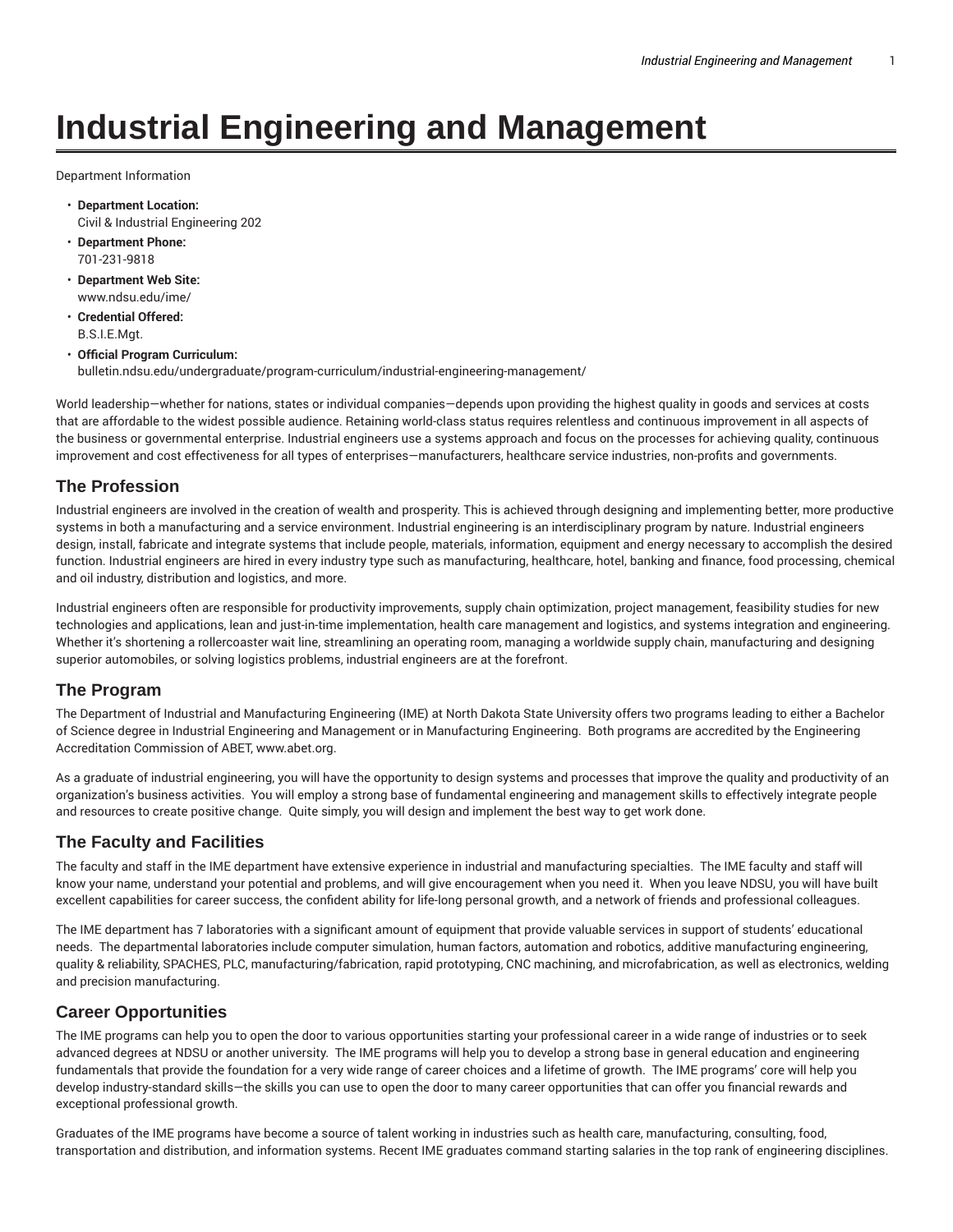According to the Bureau of Labor Statistics, the national average salary was \$87,040 in 2019 (https://www.bls.gov/ooh/architecture-and-engineering/ industrial-engineers.htm).

# **Transfer Admission**

Students who have studied two years of pre-engineering at another institution may be able to transition into the industrial engineering and management program with no loss of credits. Students who transfer with an AA or AS degree will have lower division general ed credits satisfied.

# **Scholarship and Financial Aid**

The Department of Industrial and Manufacturing Engineering awards several scholarships annually. Scholarships are available for incoming freshman, transfer students and currently enrolled students. Other forms of financial aid are available through the Office of Financial Aid and Scholarships.

#### **Selective Admission**

The Department of Industrial and Manufacturing Engineering has minimum admission requirements for transfer students. Transfer students must have a minimum cumulative grade point average of 2.3.

### **Industrial Engineering and Management Minor**

Students majoring in any engineering discipline may elect a minor in Industrial Engineering and Management. These optional studies offer engineering students the opportunity to add important career-enhancing skills to their technological competencies. The elected courses in an IE&M minor add skills for integrating technology and resources within the complex of people, technology, machinery and information that make up the successful modern business enterprise. Students completing this minor will achieve better understanding of organizational and management processes and will be better prepared to work in the multi-functional teams crucial to success in industry. Total requirement is 18 credits (6 credits are required courses and 12 credits of approved electives).

Please note this is a sample plan of study and not an official curriculum. Actual student schedules for each semester will vary depending on start year, education goals, applicable transfer credit, and course availability. Students are encouraged to work with their academic advisor on a regular basis to review degree progress and customize an individual plan of study.

| Freshman                                                                          |                                                                   |                |
|-----------------------------------------------------------------------------------|-------------------------------------------------------------------|----------------|
| Fall                                                                              | <b>Credits Spring</b>                                             | <b>Credits</b> |
| <b>CHEM 121</b><br>& 121L                                                         | 4 IME 111                                                         | 3              |
| <b>ENGL 110</b>                                                                   | 4 MATH 166                                                        | $\overline{4}$ |
| <b>ENGL 120</b>                                                                   | 3 ME 212                                                          | 3              |
| <b>MATH 165</b>                                                                   | 4 ME 221                                                          | 3              |
| COMP SCI ELECTIVE (Select from<br>approved list of computer science<br>electives) | 3 CHEM 122                                                        | 3              |
|                                                                                   | 18                                                                | 16             |
| Sophomore                                                                         |                                                                   |                |
| Fall                                                                              | <b>Credits Spring</b>                                             | <b>Credits</b> |
| <b>COMM 110</b>                                                                   | 3 IME 311                                                         | 3              |
| <b>IME 330</b>                                                                    | 3 ME 223                                                          | 3              |
| <b>MATH 129</b>                                                                   | 3 MATH 266                                                        | 3              |
| <b>MATH 259</b>                                                                   | 3 PHYS 252<br>& 252L                                              | 5              |
| <b>ME 222</b>                                                                     | 3 GEN ED Social & Behavioral Sci and<br><b>Cultural Diversity</b> | 3              |
| <b>GEN ED Humanities/Fine Arts and</b><br><b>Global Perspectives</b>              | 3                                                                 |                |
|                                                                                   | 18                                                                | 17             |
| <b>Junior</b>                                                                     |                                                                   |                |
| Fall                                                                              | <b>Credits Spring</b>                                             | <b>Credits</b> |
| <b>IME 456</b>                                                                    | 3 IME 461                                                         | 3              |
| <b>IME 460</b>                                                                    | 3 IME 470                                                         | 3              |